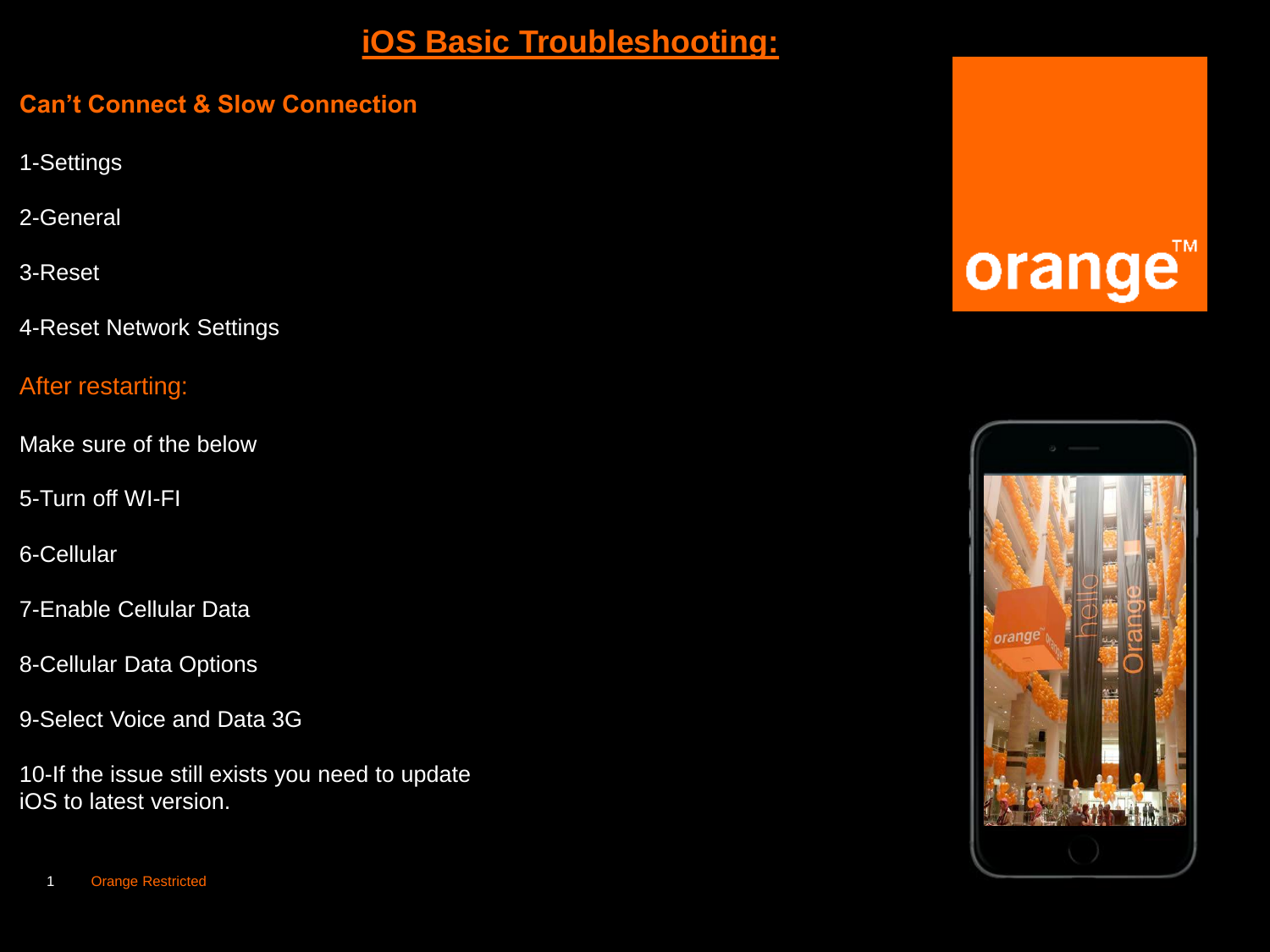#### **Can't Connect & Slow Connection**

1.Settings.

2.General.

3.Reset.

4.Reset Network Settings.

5.Enter Passcode.

6.Reset Network Settings.

#### Restarting…..

7.Settings

8.Check that the Wi-Fi is off.

9.Cellular

10.Switch cellular data on.

11.Go to cellular Data options.

12.Enable 3G.

2 Orange Restricted



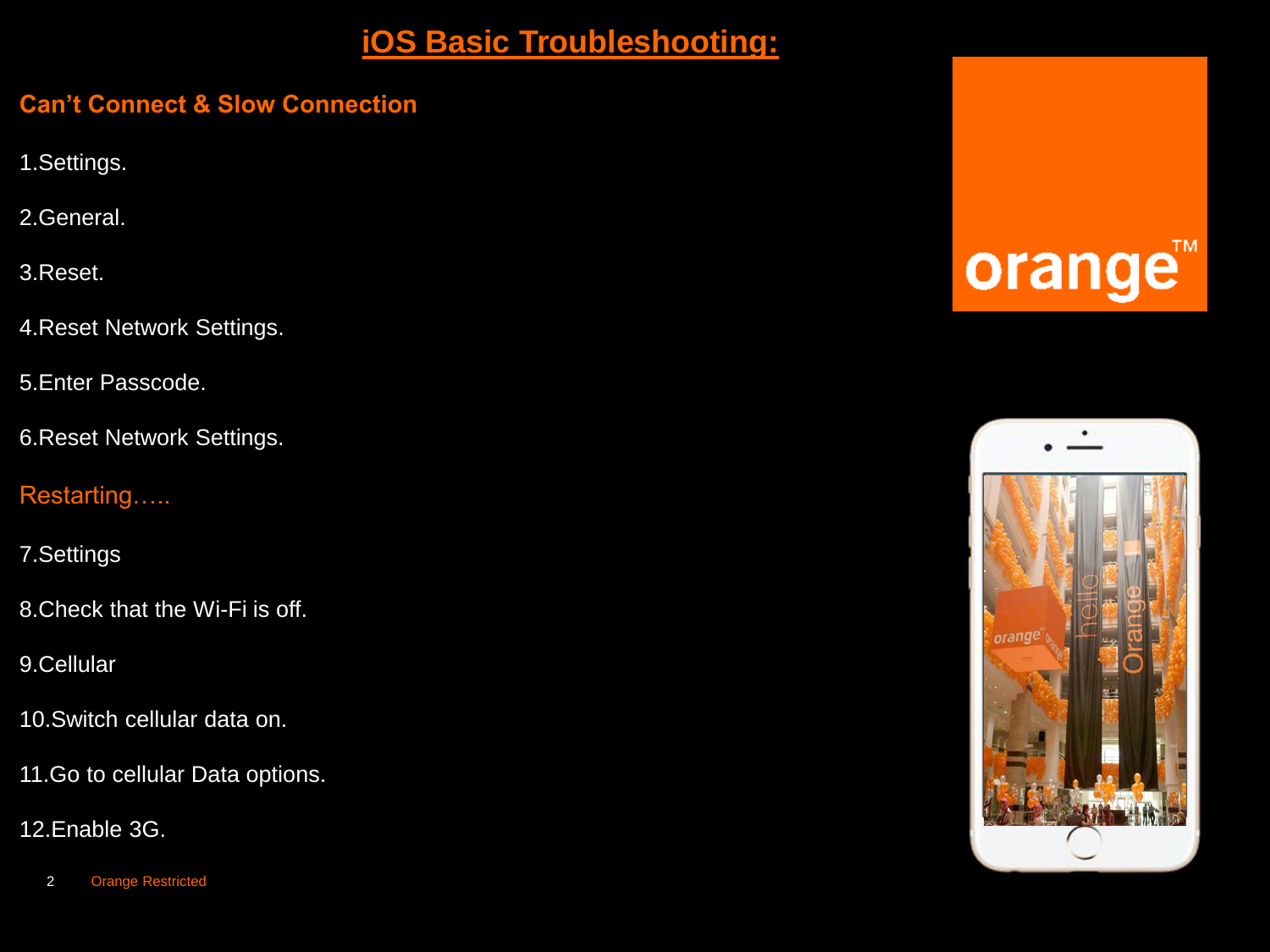# orange™



# **iOS Basic Troubleshooting:**

**ال يستطيع الدخول علي االنترنت & بطء في الخدمة -1 االعدادات**

**-2عام**

**-3اعادة تعيين**

**-4اعادة تعيين اعدادات الشبكة.**

**بعد اعادة التشغيل أتأكد من**

**-5ايقاف الواي فاي**

**-6 خلوي**

**-7تمكين البيانات الخلوية** 

**-8خيارات البيانات الخلوية.**

**-9الصوت و البيانات G3**

**-10لو المشكلة الزلت موجودة قم بتحديث نظام التشغيل الخاص بالجهاز.**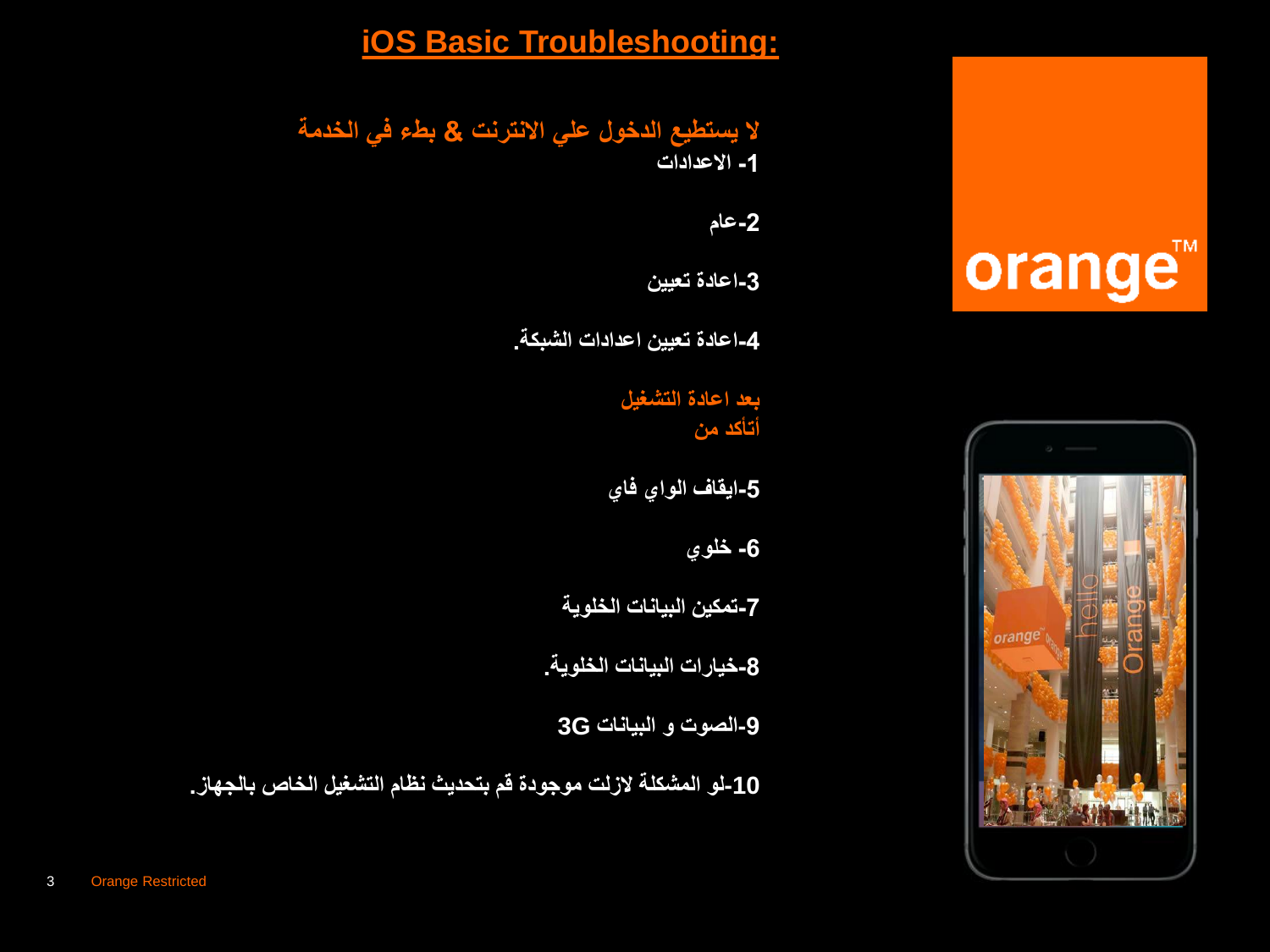**Can't connect or Can't browse internet.**

# orange<sup>™</sup>



االعدادات. عام. اعادة تعيين. اعادة تعيين اعدادات الشبكة. ادخل رمز الحماية. اعادة تعيين اعدادات الشبكة.

جاري اعادة التشغيل......

االعدادات. أتأكد من عدم تشغيل ال Fi-Wi. خلوي. أتأكد من تشغيل البيانات الخلوية. خيارات البيانات الخلوية تمكين ال G3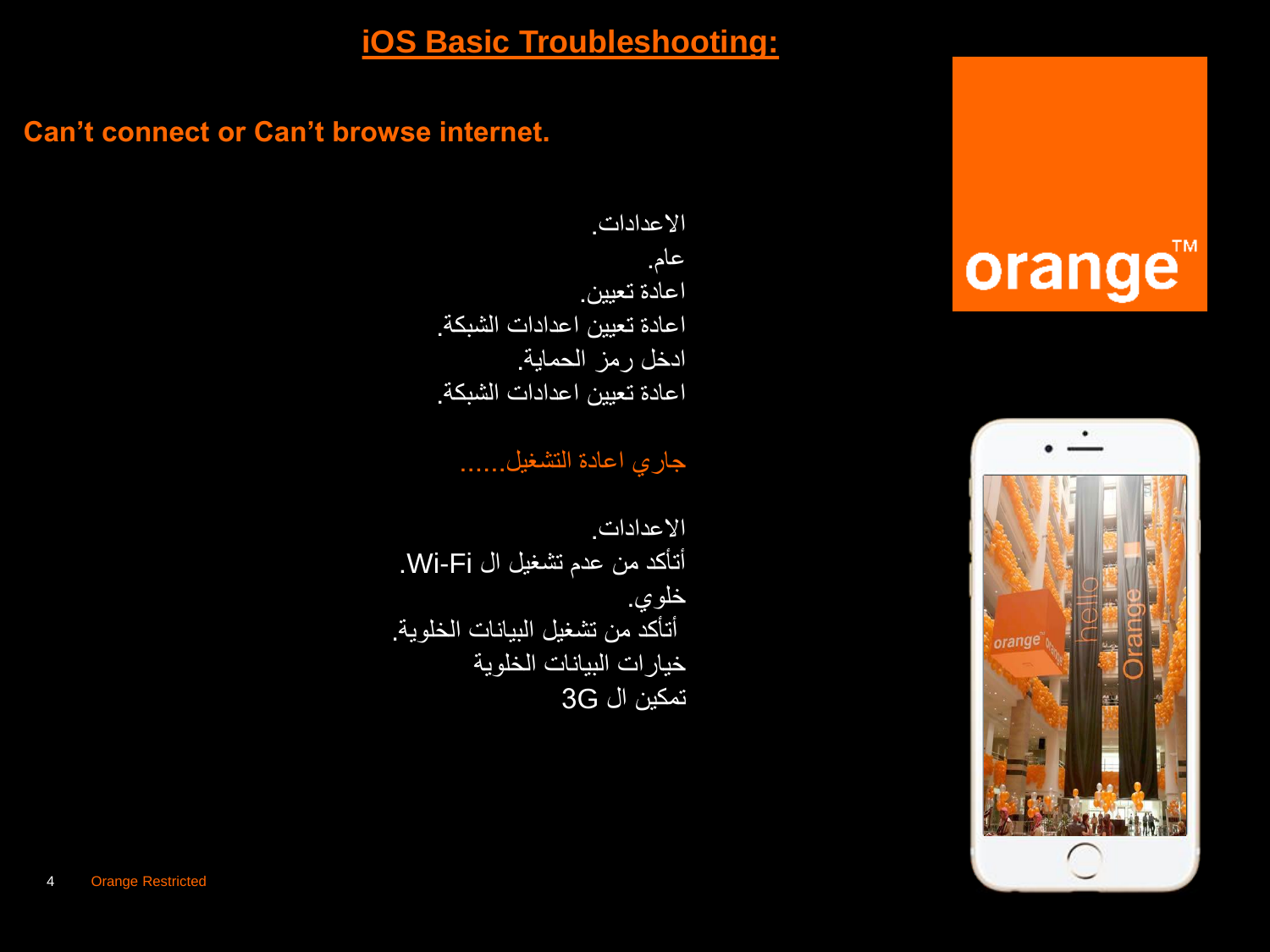### **Can't Browse & Slow Browsing**

1-Settings

2-Safari

3-Clear History and Website Data

4-Settings

5-General

6-Reset

7-Reset Network Settings

8-If the issue still exists you need to update iOS to latest version.



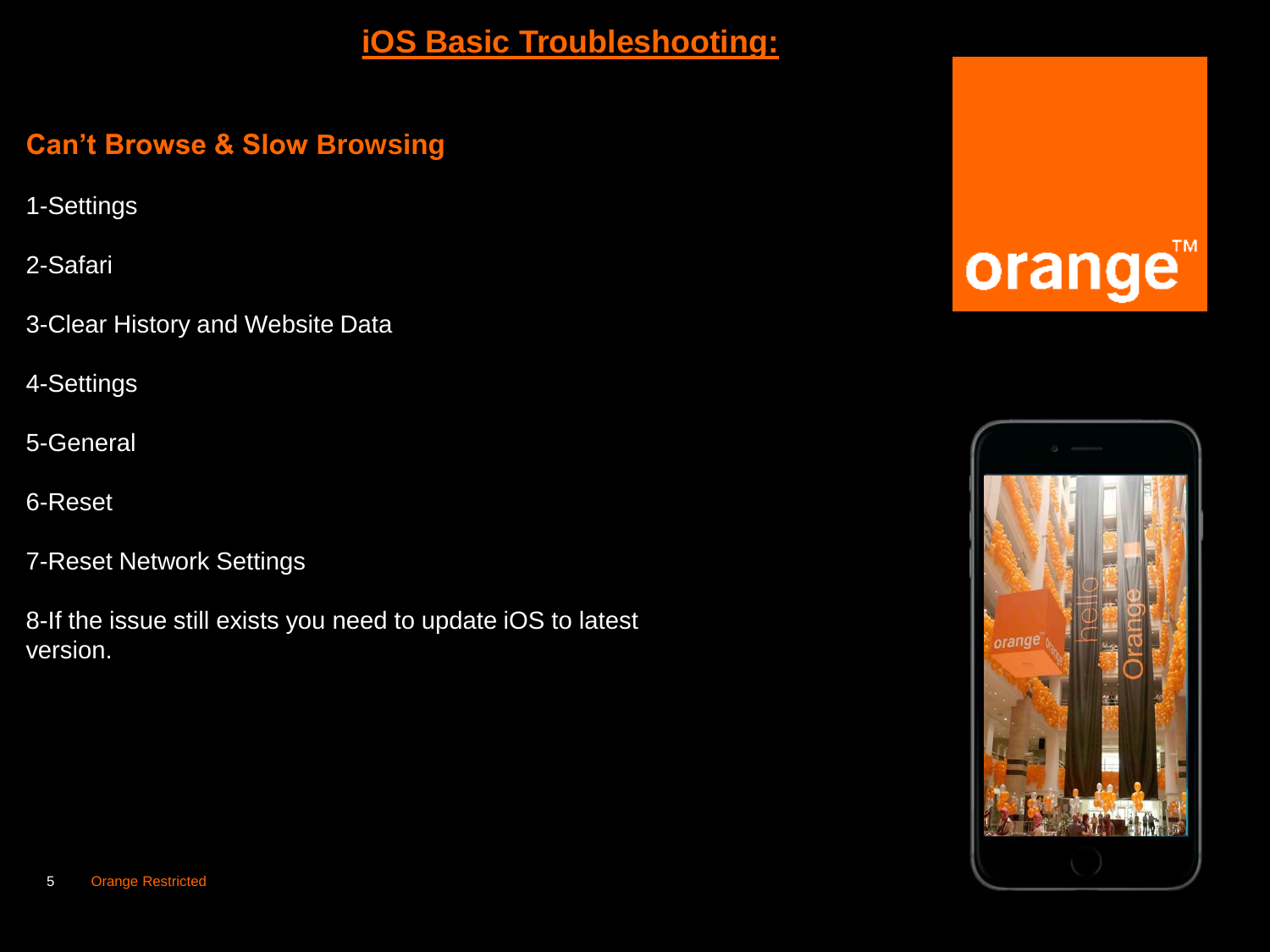#### **ال يستطيع التصفح &بطء في التصفح** -1 االعدادات

#### safari -2

#### -3 مسح الكوكيز و البيانات

### -4مسح سجل التاريخ

#### -5 االعدادات

#### -6عام

#### -7اعادة تعيين

### -8اعادة تعيين اعداد الشبكة

### -9لو المشكلة الزلت موجودة قم بتحديث نظام التشغيل الخاص بالجهاز.

# orange™